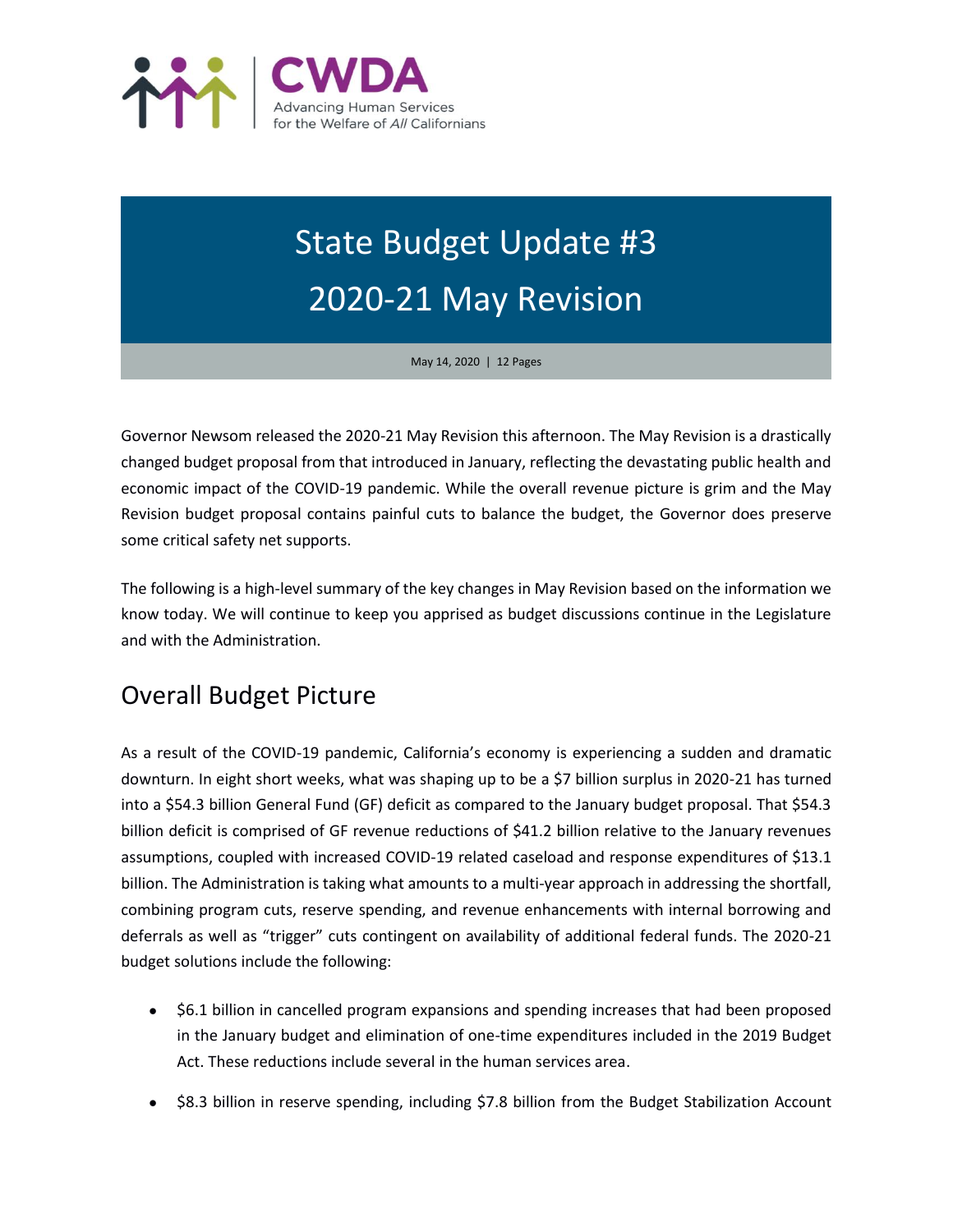(a.k.a. the Proposition 2 Rainy Day Fund) and \$450 million from the Safety Net Reserve.

- \$4.1 billion in borrowing and transfers from state special funds.
- \$4.5 billion in new revenues resulting from a temporary suspension of net operating losses for corporations and a temporary limit of \$5 million on the amount of credits a taxpayer can use in any given tax year.
- \$8.3 billion in federal CARES Act funding.
- \$14 billion in trigger cuts that will be suspended (i.e., will not happen) if additional "sufficient" federal funds are provided. We do not yet know what the amount of federal funds would need to be to trigger off these cuts (i.e. if it is \$14 billion or some other amount), nor do we know what priority there would be for restoring these programs or what the process would be for determining priorities should some additional federal funds be received, but not the amount targeted by the Administration.

# Health and Human Services

#### 1991 REALIGNMENT

1991 Realignment is funded through two sources: state sales taxes and Vehicle License Fees (VLF). The unprecedented economic decline resulting from the COVID-19 pandemic has led the Administration to significantly revise its 1991 Realignment revenue estimates. The 1991 Realignment total sales tax revenues in the May Revision for the current year (2019-20) are estimated to be short of the 2019-20 base amount by 13.7 percent, approximately \$503 million. Total VLF revenues for the current year are estimated to be 11.8 percent, approximately \$259 million, below the 2019-20 base amount. For the budget year (2020-21), the May Revision projects that both sales tax and VLF revenues will grow compared to the revised 2019-20 estimates. For sales tax, that growth is projected to be very small, only 0.13 percent (about \$2.6 million). But for VLF, the growth is projected to be much greater, 8.7 percent (about \$168.3 million) above the revised 2019-20 estimates. In short, the Administration is assuming that the 1991 Realignment revenue drop will bottom out in the current year, but start to recover by the end of the budget year, with VLF revenues bouncing back much faster than sales tax revenues.

Because the rates of revenue decline in the current year vary between sales tax and VLF revenues and because each of the 1991 Realignment subaccounts is comprised of different proportions of sales tax and VLF revenues, the impact of the overall current year revenue declines is going to vary by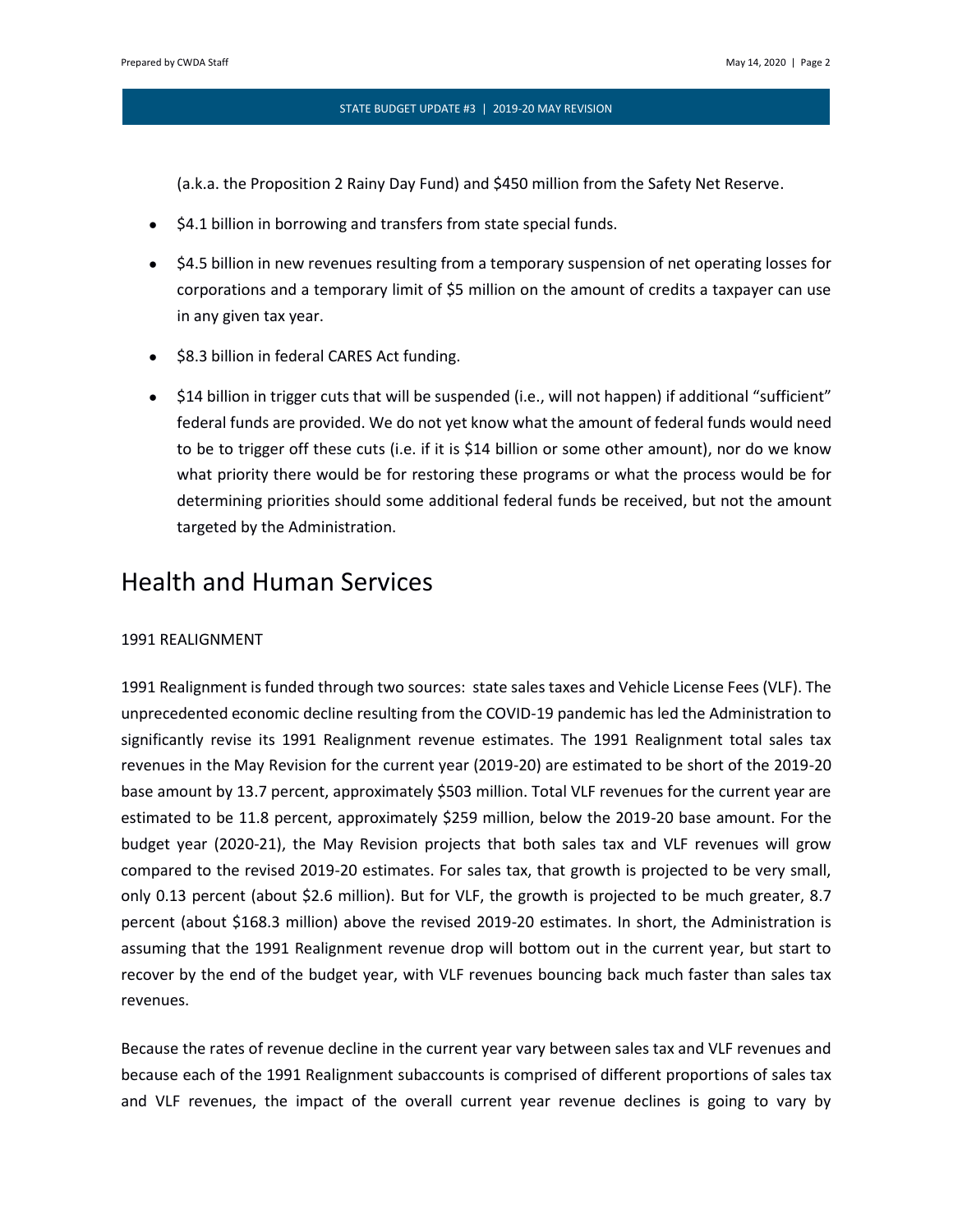subaccount. Sales tax revenues comprise the majority of the revenues in the Social Services Subaccount (over 90 percent), whereas the Health, CalWORKS MOE, and Child Poverty and Family Supplemental Support subaccounts contain proportionally more in VLF revenues. Furthermore, the Mental Health Subaccount is only provided funding after the bases of the Social Services, Health, CalWORKs MOE, and Child Poverty and Supplemental Support subaccounts are reached. Because none of those subaccounts will reach base in 2019-20, the Mental Health Subaccount will lose all the \$129.5 million in sales tax and VLF revenues in the subaccount as of the beginning of 2019-20. Although the Mental Health Subaccount will receive no funding in 2019-20, it helps to mitigate slightly the revenue reductions to the other subaccounts.

In addition to the different rates of revenue change between sales tax and VLF revenues and the different proportions of sales tax and VLF that comprise each subaccount, the different statutory formulas by which sales tax and VLF growth revenues are distributed will also impact the recovery of each of the subaccounts differently. The Social Services Subaccount has first call on sales tax growth revenues to fund caseload growth. Any sales tax growth revenues remaining after all owed caseload growth is fully funded are distributed to the other subaccounts as general growth. All VLF growth revenues are also distributed to the other subaccounts as general growth (which the Social Services Subaccount does not receive).

The net effect of all of these factors on the Social Services Subaccount is that it is estimated to be short of its total base funding by 12.5 percent in the current year – this is based on the assumption that sales tax revenues in the subaccount will be down by 12.9 percent (\$300.7 million) and VLF revenues will be down by 7.8 percent (\$17.0 million) compared to the 2019-20 base amounts. For 2020-21, total revenues in the Social Services Subaccount are projected to increase by 0.12 percent, or \$2.6 million, all of which is sales tax revenue growth. Because virtually all of the projected 1991 Realignment revenue growth for 2020-21 is VLF revenues, the Health, CalWORKs MOE, and Child Poverty and Supplemental Support subaccounts will all begin to recover much more quickly than the Social Services Subaccount, which does not receive any VLF growth revenues. Because of this structure, once the VLF revenue base within the Social Services Subaccount is eroded due to a downturn in the VLF revenue source, it will never grow back to its previous level.

It is also important to remember that revenue declines in the Family Support and Child Poverty and Supplemental Support subaccounts do not need to be backfilled by counties – the impact of those revenue declines is on the state General Fund (GF) as follows:

• Family Support Subaccount – This subaccount enables counties' indigent health care savings resulting from the Affordable Care Act (ACA) to be captured and redirected to pay for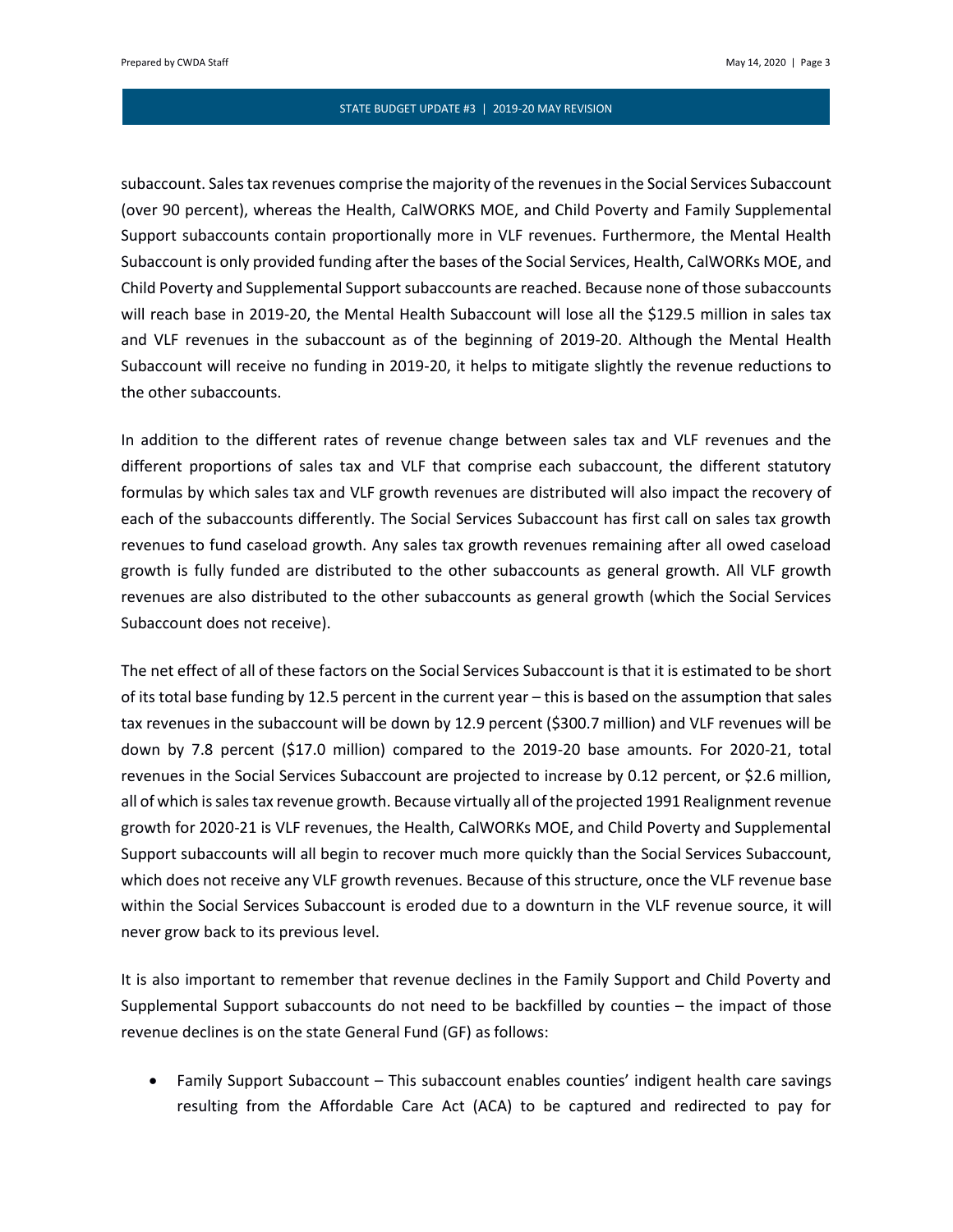CalWORKs state GF assistance costs, thereby freeing up GF that can be used to pay for the state's Medi-Cal expansion costs. The amount of counties' indigent health care savings is redirected from counties' 1991 Realignment Health Subaccounts and moved to the Family Support Subaccount at the state level. Funds are then allocated to counties from the Family Support Subaccount in lieu of GF for CalWORKs assistance payments and the Single Allocation. The distribution of the funds from the Family Support Subaccount to counties is based on counties' CalWORKs expenditures. To the extent that funds distributed to counties from this subaccount decrease (or increase) in any fiscal year, the amount of state GF provided for CalWORKs increases (or decreases) on a dollar-for-dollar basis.

• Child Poverty and Supplemental Support Subaccount – This subaccount is used to fund CalWORKs assistance grant increases, which total 11.43 percent from this subaccount since 2013-14, and the repeal of the Maximum Family Grant (MFG) rule, which took effect January 1, 2017. If the amount of revenues in the subaccount is not enough to fully fund the costs of all the CalWORKs assistance grant increases already provided and the MFG repeal, the GF makes up the difference. If there is more funding in the subaccount than is needed to fund all the CalWORKs assistance grant increases and the MFG repeal, then an additional grant increase is triggered that equals an increase that the available funding is estimated to support. In the January Budget, it was projected that there would be sufficient revenues in this subaccount to fund an additional 3.1 percent grant increase beginning October 2020. For the May Revision, however, revenues in the subaccount are estimated to be down by 9.1 percent (\$36.4 million) in 2019-20 compared to the 2019-20 base and continue to fall short of full funding for the grant increases and the MFG repeal in 2020-21. The state GF will backfill the reduced revenues in the current year and the budget year shortfalls on a dollar-for-dollar basis.

# 2011 REALIGNMENT

The 2011 Realignment is funded through two sources: a state sales tax of 1.0625 percent (the portion that is used to fund the realigned social services and behavioral health programs) and 0.5 percent of VLF. As with 1991 Realignment, the Administration's 2011 Realignment revenue estimates have significantly changed from those assumed in the Governor's January budget. For 2019-20, the May Revision now estimates that 2011 Realignment sales tax revenues will be 13.4 percent (about \$957 million) lower than the base amount. For 2020-21, the May Revision projects that 2011 Realignment sales tax revenues will grow by 1.4 percent (about \$88.7 million), which would be available for 2011 Realignment base restoration.

Under 2011 Realignment, the Mental Health Account is guaranteed to receive sales tax revenues of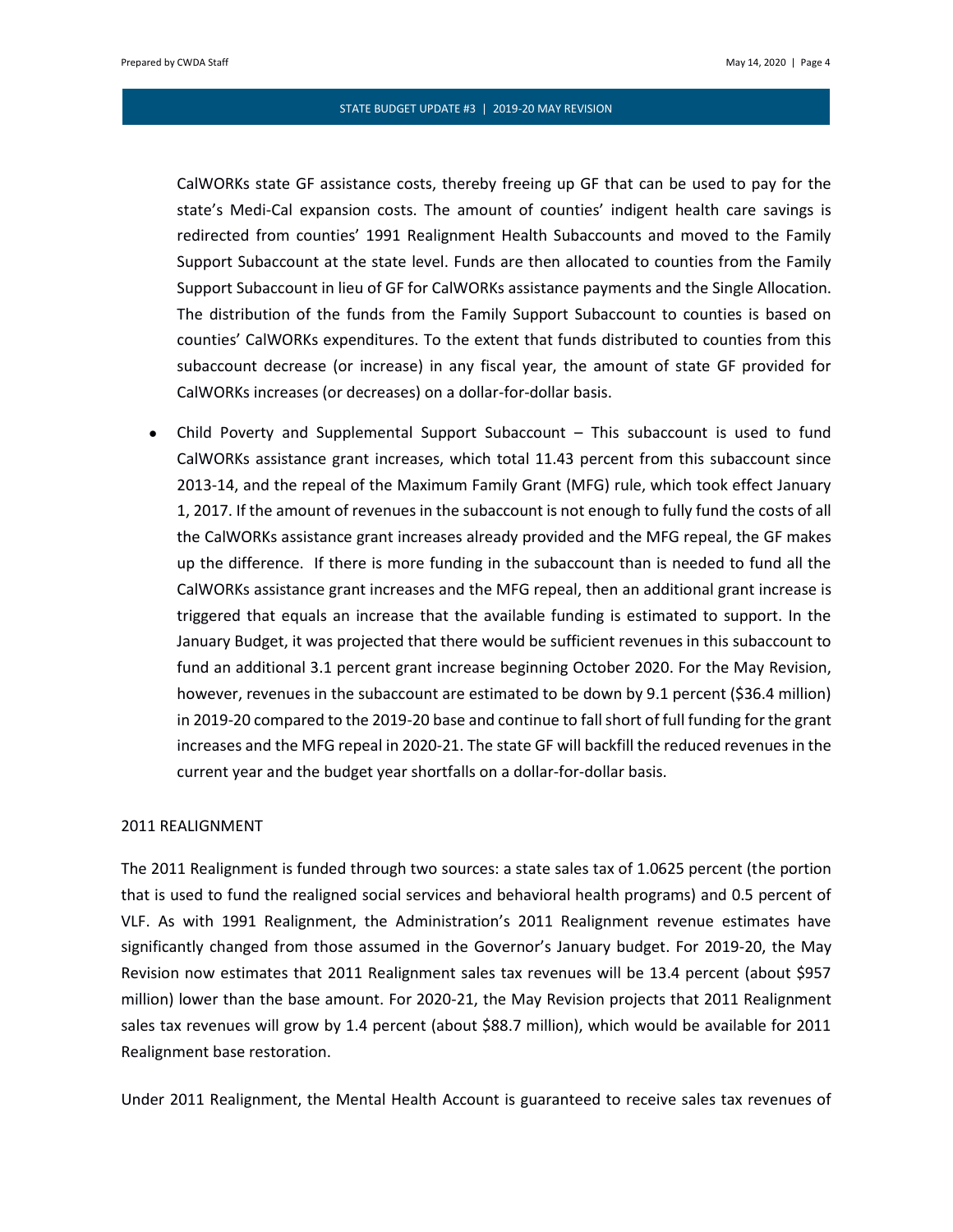\$1.12 billion each fiscal year, regardless of whether 2011 Realignment sales tax revenues are growing or declining. Therefore, notwithstanding the significant revenue reduction in the current year, full funding for the Mental Health Account will be provided, which will result in a greater reduction to the other accounts. For the Support Services Account, sales tax revenues will be 15.7 percent lower (\$608.4 million) in 2019-20 than the base funding level. Of this reduced amount, \$375.4 million is the estimated reduction to the Protective Services Subaccount and \$233.0 million is the estimated reduction to the Behavioral Health Subaccount (although the dollar amounts differ, each subaccount is estimated to experience the same 15.7 percent reduction as the overall Support Services Subaccount.

The May Revision projects that for 2020-21 the Support Services Account will increase by 1.64 percent (or 53.7 million) as compared to the revised 2019-20 level. The Protective Services and Behavioral Health Subaccounts are also projected to increase by 1.64 percent, receiving sales tax growth revenues of \$25.4 million and \$28.3 million, respectively.

### LOCAL GOVERNMENT FUNDING

The May Revision proposes to allocate a portion of the state's federal CARES Act funding to local governments—\$450 million to cities and \$1.3 billion to counties—to be used toward homelessness, public health, public safety, and other services to combat the COVID-19 pandemic. The \$1.3 billion of the funding for counties is proposed to be distributed based on population size to address the public health, behavioral health, and other health and human services needs that have arisen as a result of the COVID-19 pandemic. This funding appears to be the extent of the state's efforts to backfill for the more than \$1.7 billion in reduced base funding for 1991 and 2011 Realignment.

### HOMELESSNESS

The May Revision reverses the \$750 million GF investment proposed in January to establish the California Access to Housing Fund and instead proposes the use of \$750 million in federal funding to purchase hotels and motels secured through Project Roomkey, to be owned and operated by local governments or non-profit providers.

# MEDI-CAL AND HEALTH CARE SERVICES

The Medi-Cal caseload is projected to peak at 14.5 million in July 2020 due to the economic downturn. For 2020-21, the May Revision includes a total of \$115.7 billion total funds (\$23.7 billion General Fund) for DHCS programs and services. The proposal includes significant cuts to benefits including the elimination of nearly all optional benefits (note that this would not apply to children eligible for Early and Periodic Screening, Diagnosis and Treatment services); eliminating recently enacted and proposed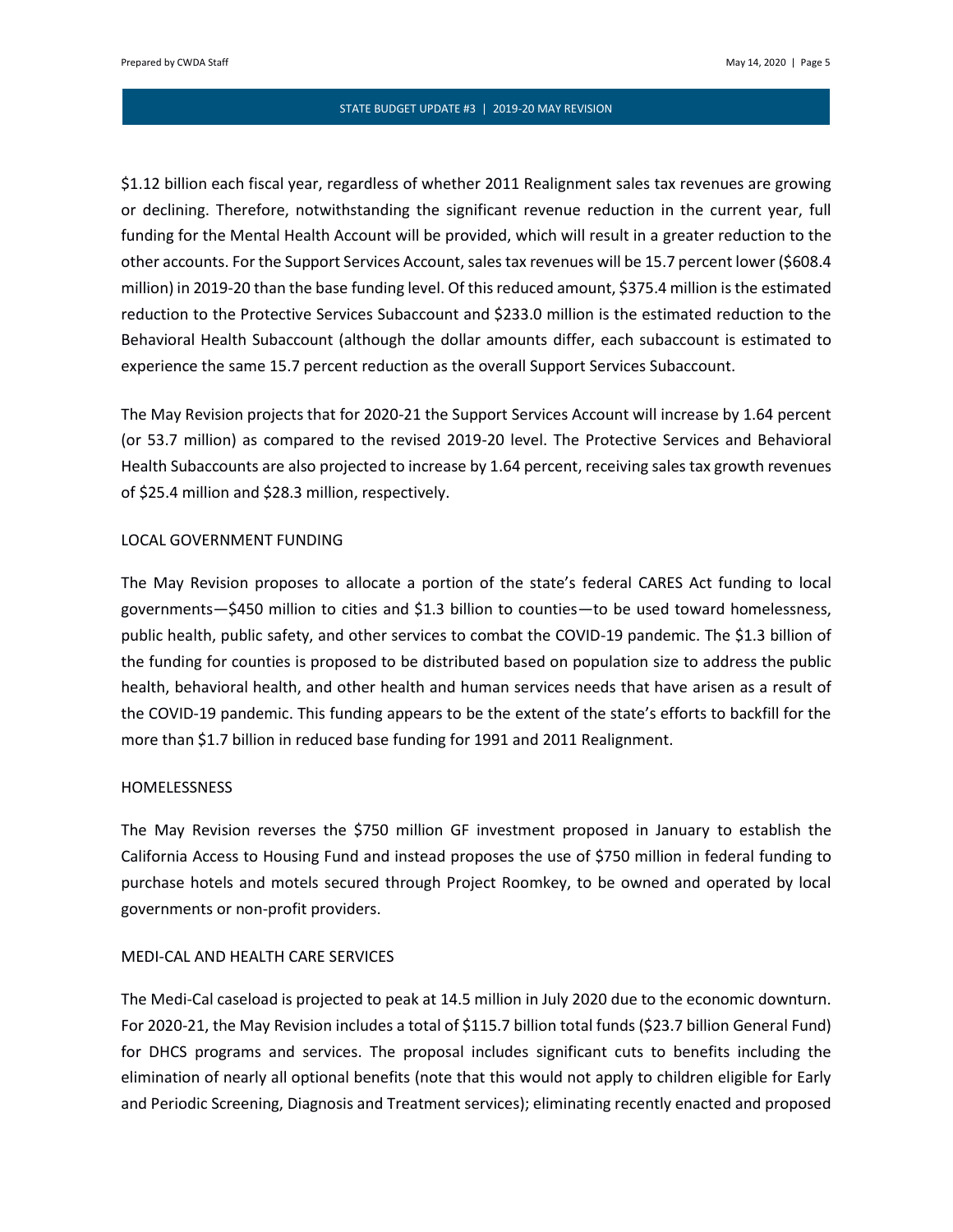eligibility expansions; making a number of reductions to managed care and provider rates; and eliminating or reducing a number of other initiatives across the department.

Additionally, the May Revision formally proposes to delay the CalAIM waiver renewal process, for a savings of \$347.5m GF in the budget year.

Key issues that relate directly to county human services agencies include the following:

- County Eligibility Operations The May Revision proposes to continue the \$12.7 million GF augmentation allocated to counties in April 2020 in response to the COVID-19 epidemic. However, the \$42.2 million total funds (\$21.1 million GF) cost of doing business increase that was proposed in January is eliminated. The net effect is a \$12.7 million increase from 2019-20 to 2020-21.
- Eliminate Eligibility Expansion Proposals The May Revision eliminates the following proposals and associated funding:
	- ➢ Provide Full-Scope Medi-Cal Expansion to Undocumented Older Adults (\$59.2 million GF savings)
	- $\triangleright$  Increase Aged, Blind and Disabled Federal Poverty Limit (\$67.7 million GF savings)
	- $\triangleright$  Enact Aged, Blind and Disabled Medicare Part B Disregard (\$0.3 million GF savings)
- Adverse Childhood Experiences (ACES) Trauma Screening and Provider Training The May Revision reduces both provider reimbursement rates and planned spending to train providers on the new ACES screening required by AB 340 (Arambula, Statutes of 2017). Implementation of the screening requirement will continue and is not proposed to be eliminated.
- County Medical Services Program (CMSP) The May Revision proposes to shift \$50 million of the CMSP's accrued reserves in each of the next four fiscal years to offset GF CalWORKs costs. The proposal also restarts the Board's annual allocation beginning in 2021-22. The Board's annual allocation had been paused in 2019 until the accrued reserves dropped to reflect a level equal to two years' operating expenses, with the funds that had been going to CMSP redirected to offset GF expenditures in CalWORKs in the meantime.
- Reinstate Medi-Cal Estate Recovery This proposal requires trailer bill language and is estimated to save \$33.8 million total funds (\$16.9 million GF).
- Eliminate MSSP and CBAS Programs The May Revision proposes to eliminate the Community-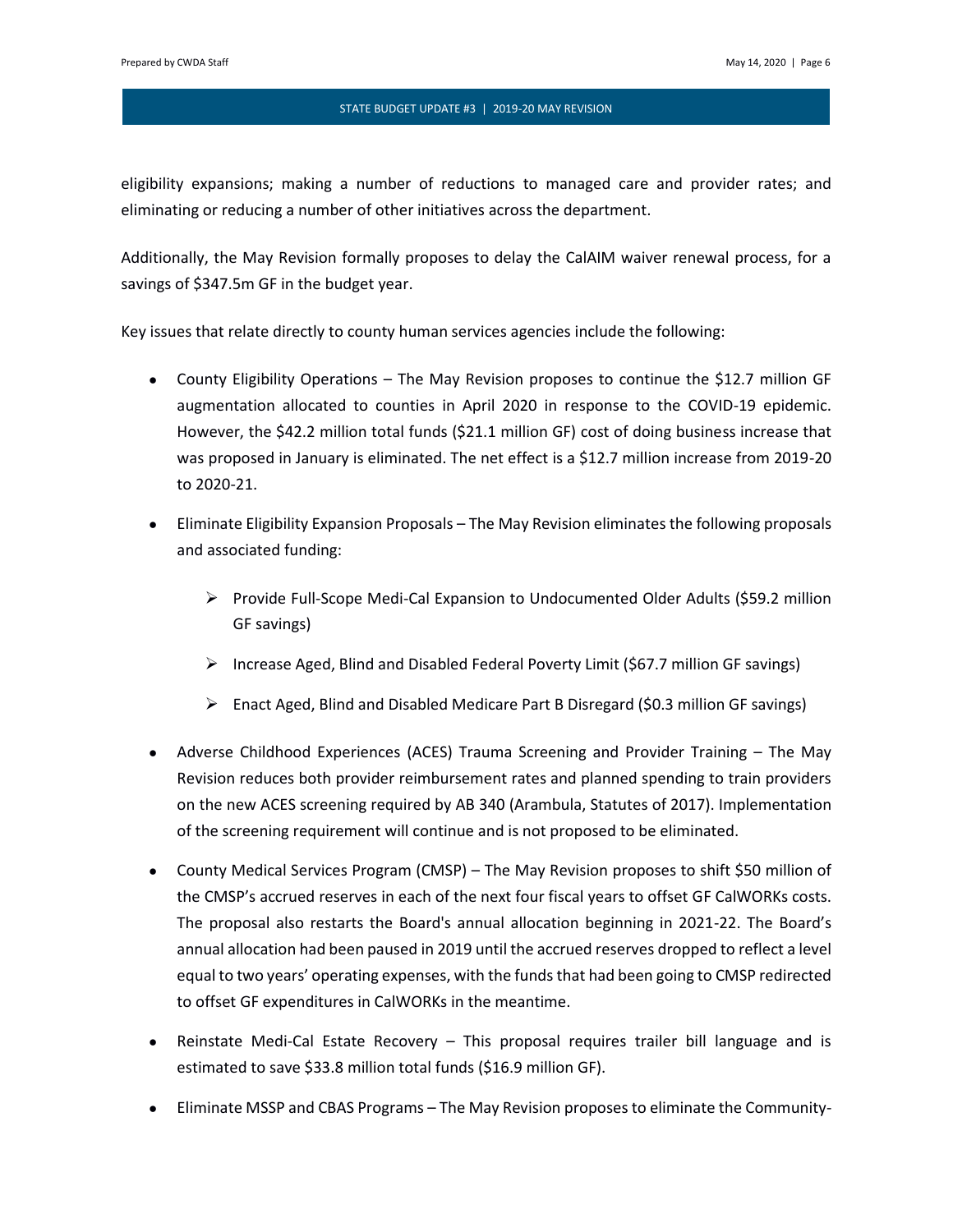Based Adult Services (CBAS) and Multipurpose Senior Services Program (MSSP), "no sooner than July 1, 2020." Both programs serve older adults; as a reminder, CBAS is the program that replaced the Adult Day Health Care program in 2012. Eliminating CBAS is estimated to save \$106.8 million GF in 2020-21 and \$255.8 million GF in 2021-22 and thereafter.

• Eliminate Health Navigator Year Two Funding – The current year budget put into place a twoyear program to fund health navigators to assist individuals with enrolling and retaining coverage. The May Revise eliminates the second year of funding for the program, for a savings of \$15 million GF.

# IN-HOME SUPPORTIVE SERVICES

The May Revision includes the following proposals in IHSS:

- Imposes a 7 percent reduction in the number of hours provided to IHSS beneficiaries effective January 1, 2021. The savings from this cut are estimated at \$205 million GF in 2020-21 This is one of the trigger cuts that would be restored if sufficient additional federal funds are provided.
- Freezes IHSS county administration funding at the 2019-20 level, resulting in savings of \$12.2 million GF in 2020-21. This is one of the trigger cuts that would be restored if sufficient additional federal funds are provided.
- Proposes to automate the termination process for IHSS Residual cases. The IHSS Residual Program is for those cases that are not eligible for full-scope Medi-Cal. The federal share for this population is picked up by the state and county. Currently, the process for determining when a Residual case should be terminated is manual. By automating this process, the state estimates it would save \$72.6 million GF in 2020-21.
- Proposes that many of the IHSS payroll functions will move to a contract between the Department of Social Services and the CMIPS vendor, which would result in a savings of \$9.2 million GF in 2020-21. A few payroll activities would remain in the counties. CDSS will provide more detail shortly on which functions are staying in the counties. This would go into effect in October of this year.

The May Revision does not propose any reductions to the county IHSS MOE to reflect the lower 1991 Realignment revenues or the additional federal funds resulting from the FMAP increase provided through federal relief act language.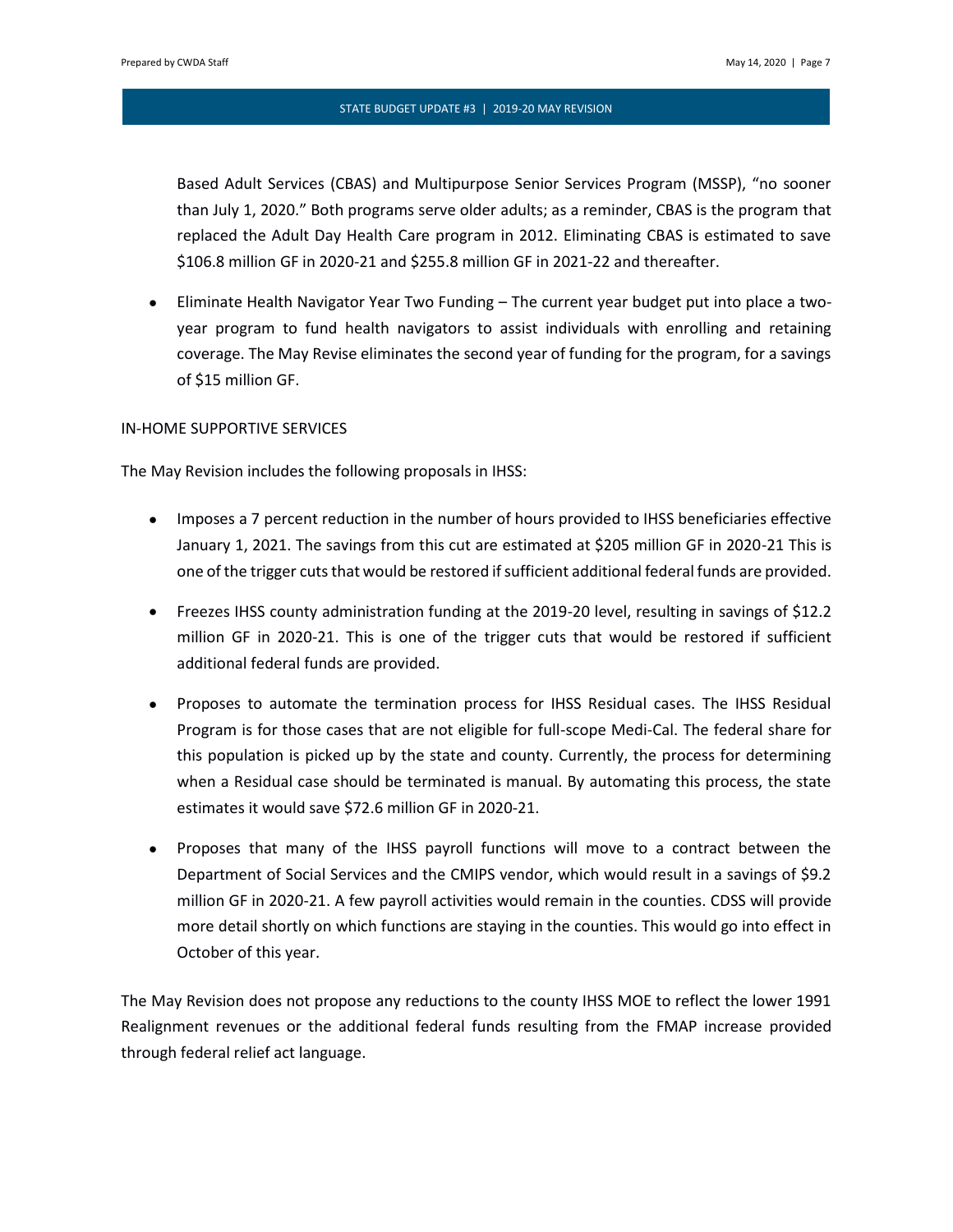# **CALWORKS**

The key May Revision changes in CalWORKs include the following:

- A significant funding increase to the Single Allocation in 2020-21. Based on CWDA's preliminary allocation estimates, the Single Allocation is estimated to increase by about \$412 million in 2020-21 over the 2019-20 allocation. This increase is comprised of a \$53 million increase for Eligibility, a \$366 million increase for Employment Services, a \$13 million reduction to Stage One Childcare (reflecting the proposed reduction to the RMR described below), and a \$6 million increase to CalLearn.
- Suspends all funding for the Expanded Subsidized Employment Program, resulting in GF savings of \$134.1 million in 2020-21. This is one of the trigger cuts that would be restored if sufficient additional federal funds are provided.
- Reduces CalWORKs Home Visiting by \$30 million GF in 2020-21. This is one of the trigger cuts that would be restored if sufficient additional federal funds are provided.
- Eliminates all funding for CalOAR, , resulting in savings of \$21 million GF in 2020-21. Note that counties would be given the option to implement CalOAR if they wished to do so. This is one of the trigger cuts that would be restored if sufficient additional federal funds are provided.

# CHILD CARE AND EARLY EDUCATION

The January Budget proposed the development of a new state department, the Department of Early Childhood Development. The May Revision proposes to modify this proposal by instead transferring all child care programs to CDSS, rather than to establish an entirely new state department. The May Revision maintains \$2 million GF in 2020-21 to support this transition.

The May Revision also proposes the following reductions that impact the CalWORKs child care programs. These are trigger cuts that would be restored if sufficient additional federal funds are provided:

- A 10 percent decrease in the Standard Reimbursement Rate and the Regional Market Rate for GF savings of \$223.8 million.
- Lower caseload assumptions in CalWORKs Stage 2 and Stage 3 child care, resulting in \$35.9 million GF savings.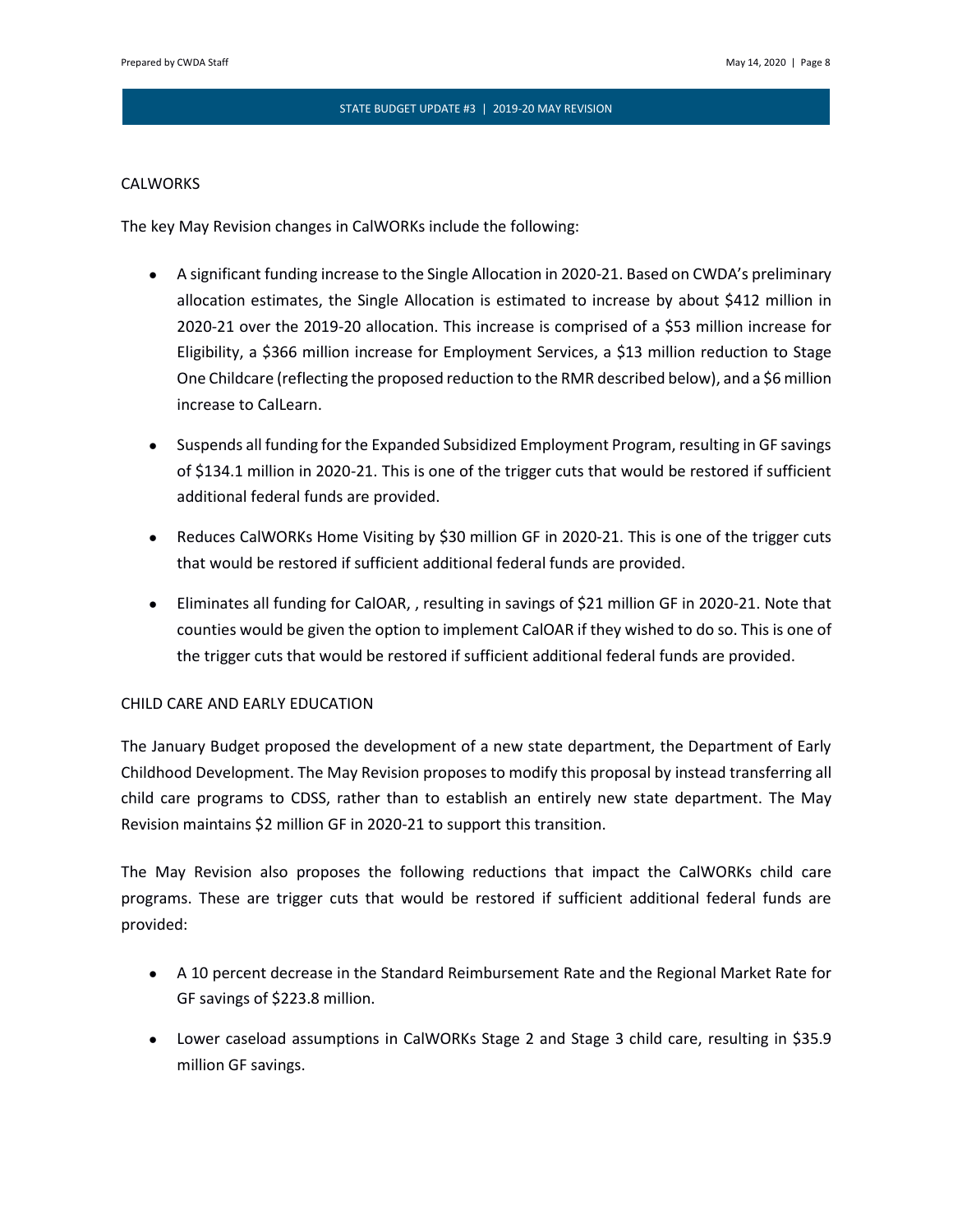### CALFRESH

The May Revision proposes the following investments and adjustments:

- Cal Fresh Administration The May Revision includes an additional \$80.1 million GF for CalFresh Administration, reflecting the significant projected increase in caseload resulting from the COVID-19 pandemic. This includes administrative funding for the expansion of CalFresh eligibility for SSI/SSP recipients. Work on updates to the CalFresh Administration budget methodology was suspended in the spring due to the COVID-19 emergency; so this augmentation is based on the previous budget methodology.
- Supplemental and Transitional Nutrition Benefit Programs The May Revision reflects actual data for the Supplemental Nutrition Benefit (SNB) and Transitional Nutrition Benefit (TNB) programs, which provide a benefit to households that experienced a benefit decrease or loss of CalFresh eligibility due to CalFresh SSI/SSP Eligibility Expansion. The costs reflect a significant decrease in actual and projected SNB households and a slight increase in TNB households (SNB caseloads decreased from 71,000 to 45,000 as of full implementation). The May Revision includes \$62.0 million GF in 2019-20 and \$59.4 million GF in 2020-21 (a decrease of approximately \$22.1 million in FY 2019-20 and \$43.5 million in 2020-21 from the 2020-21 Governor's Budget).
- Able-Bodied Adults without Dependents (ABAWDs) The California statewide federal waiver of the ABAWD time limit expired on August 31, 2018. Federally mandated participation requirements of 20 hours per week are currently in effect for a total of six counties and were scheduled to expand to an additional 34 counties (approximately 350,000 ABAWDs) on April 1, 2020 under a new federal rule. An injunction was issued to block the implementation of that new rule; however, it is unknown how long this injunction will remain in force. For the time being, the work rules are suspended nationwide while there is a public health emergency. Additionally, the current economic situation may allow additional counties to continue under a waiver of the work rules. The May Revision includes \$4.2 million GF in 2019-20 and \$1.1 million GF in 2020-21, which is an increase of \$3.1 million GF in FY 2019-20 and no change in 2020-21 from the 2020-21 Governor's Budget.
- Food Distribution Programs and Support CDSS provides funding for administration or commodity purchases and for food bank infrastructure to support eligible non-governmental organizations combating hunger in California. To mitigate increases in food needs due to federal program changes, the Governor's Budget proposed \$20.0 million GF in 2020-21 for Food Bank Support. Due to the COVID-19 crisis, that funding has been provided in 2019-20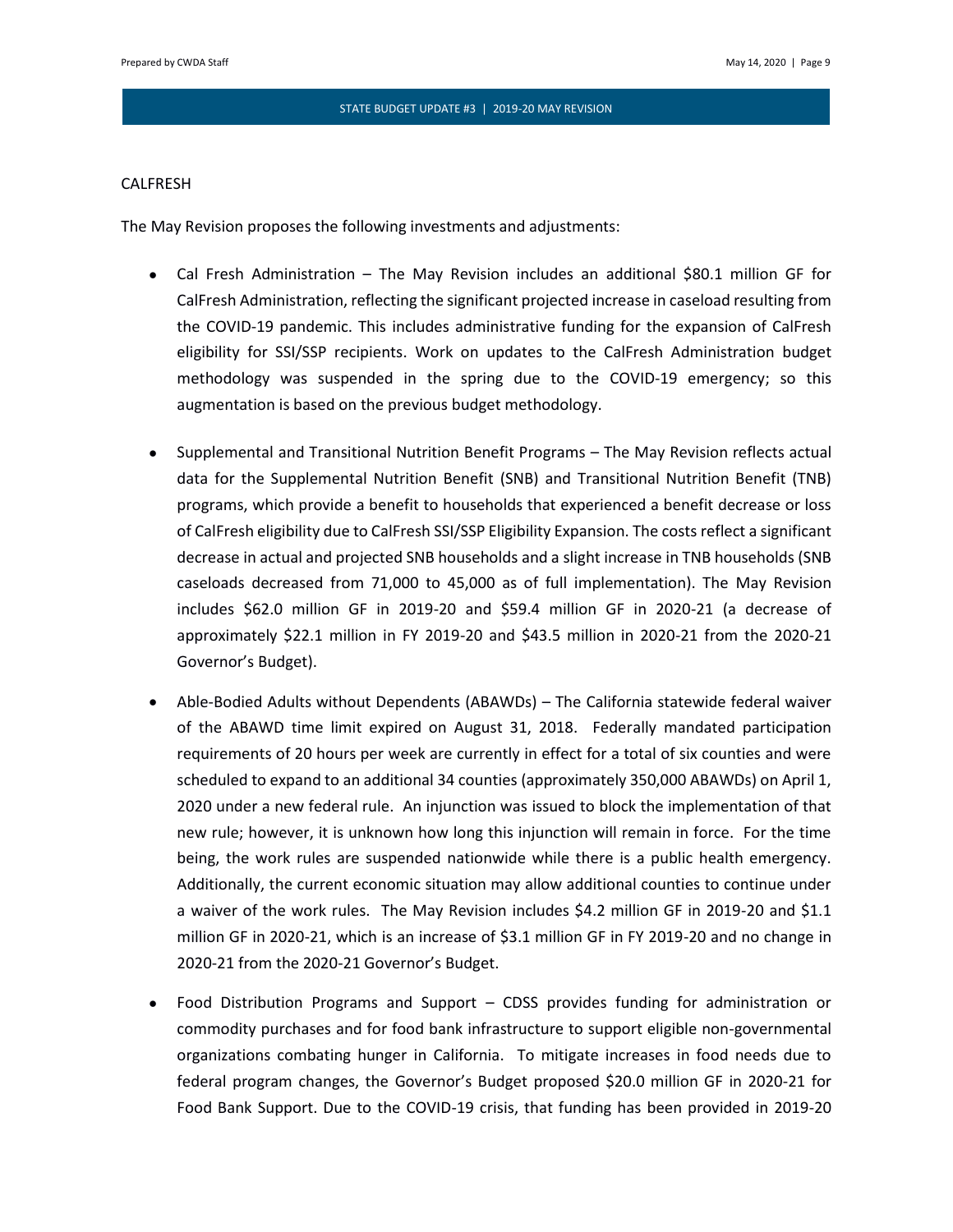through the provisions of Section 36, Chapter 2, Statutes of 2020. The May Revision proposes an additional \$50.0 million GF in 2020-21 for these purposes.

• Emergency Food Assistance Program – Additional federal funding has been provided to states through COVID-19 response acts recently passed by Congress. California's allocations are expected to total \$102.5 million, of which \$25.8 million will be disbursed for administration of food distribution and is reflected in 2019-20. The remaining \$76.7 million will be used for food purchases and is reflected in 2020-21.

# CHILD WELFARE / FOSTER CARE / ADOPTION ASSISTANCE

The May Revision would eliminate investments recently adopted or proposed, including the following. Note that none of these funding reductions are trigger cuts that would be restored if sufficient additional federal funds are provided; rather these cuts are proposed to be made regardless of federal funding increases.

- Elimination of the Family Urgent Response System (FURS), co-sponsored by CWDA, which would have established a state-level hotline and county mobile response teams to support resource families and foster children/youth. This would result in a cut of \$15 million in the current year and \$30 million in the budget year. The current-year funding has not yet been provided to counties.
- Elimination of the Foster Family Agency (FFA) 4.15 percent rate increase for social work staff, for a savings of \$4.7 million GF. This would result in a \$52 per month reduction to the overall per-child FFA rate.
- Elimination of funding for the CWS-Public Health Nurse Pilot Program in Los Angeles County, for a savings of \$8.25 million GF.
- Withdrawal of proposed investment in the Child Welfare Training System, for a savings of \$5.7 million GF.

The May Revision also proposes other new reductions to the following child welfare items:

• Foster Care Rates – Proposes a 5 percent cut to the rates paid to Short Term Residential Treatment Programs (STRTPs) and elimination of Level of Care (LOC) rates 2-4 for new foster care, AAP and Kin-GAP cases, effective July 1, 2020. The STRTP rate reduction would results in a \$13.3 million GF savings and the home-based rate cuts would result in \$15.5 million GF savings, for a total savings of \$28.8 million. This is one of the trigger cuts that would be restored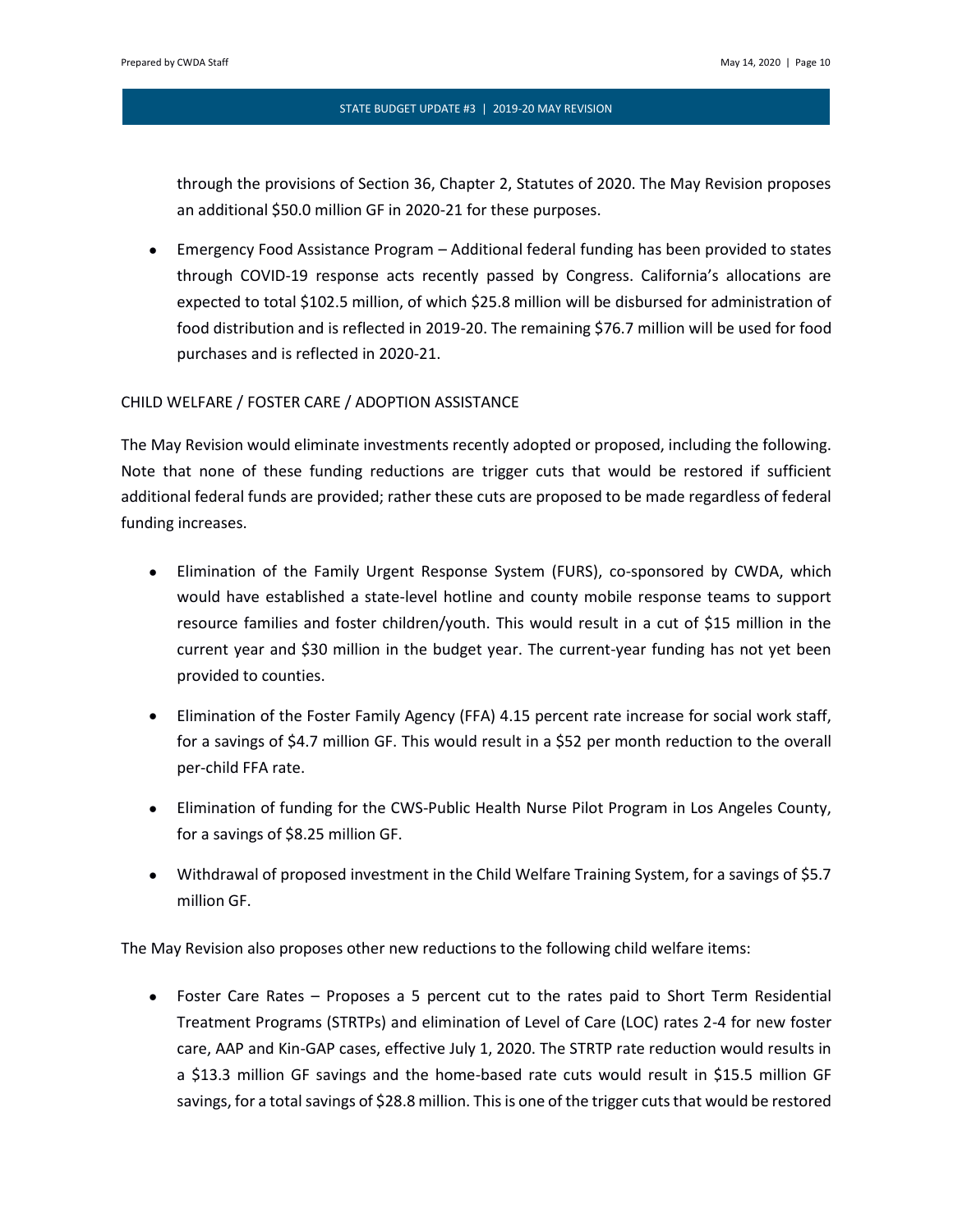if sufficient additional federal funds are provided.

• Level of Care (LOC) Protocol – Due to the triggered suspension of the LOC, there is an accompanying \$4.8 million GF reduction for county administration.

# CCR True-Up

The May Revision provides \$2.6 million to reflect the net costs owed to counties for 2016-17 and 2017- 18 for implementation of Child and Family Teams. However, there is no funding provided to true-up RFA or FPRRS costs. The Administration indicates that they believe that the RFA and FPRRS requirements existing prior to 2011 Realignment and therefore are not required to be funded as part of the CCR True-Up.

# SUPPLEMENTAL SECURITY INCOME/STATE SUPPLEMENTAL PAYMENT (SSI/SSP)

The May Revision assumes an offset to the SSP grant equal to the federal January 2021 cost of living adjustment to the SSI portion of the grant, which would result in a savings of \$33.6 million GF in 2020- 21. Overall SSI/SSP grants would not be reduced, but held at the prior year level. This is one of the trigger cuts that would be restored if sufficient additional federal funds are provided.

# WAGES AND TAX CREDITS

The May Revision maintains the expanded population served by the Earned Income Tax Credit. The 2019 Budget Act significantly expanded the Earned Income Tax Credit (EITC) beginning in tax year 2019, by more than doubling the existing credit from \$400 million to \$1 billion. The expanded program extends credits to 1 million additional households, raising the number of households receiving the credit to 3 million. The expanded credit includes a \$1,000 credit for every family that otherwise qualifies for the credit and has at least one child under the age of 6.

In addition, the May Revision maintains scheduled increases to the statewide minimum wage, which increase to \$14 per hour beginning January 2021.

# AUTOMATION

The key automation projects appear to be funded at the levels needed to proceed as expected, based on the information currently available. Funding for the large statewide projects, including CalSAWS, CalWIN, CARES, CMIPS II, and EBT is largely consistent with prior and/or expected levels. In some cases, this includes adjustments for anticipated changes, such as modified contract costs and adjustments to support policy implementation.